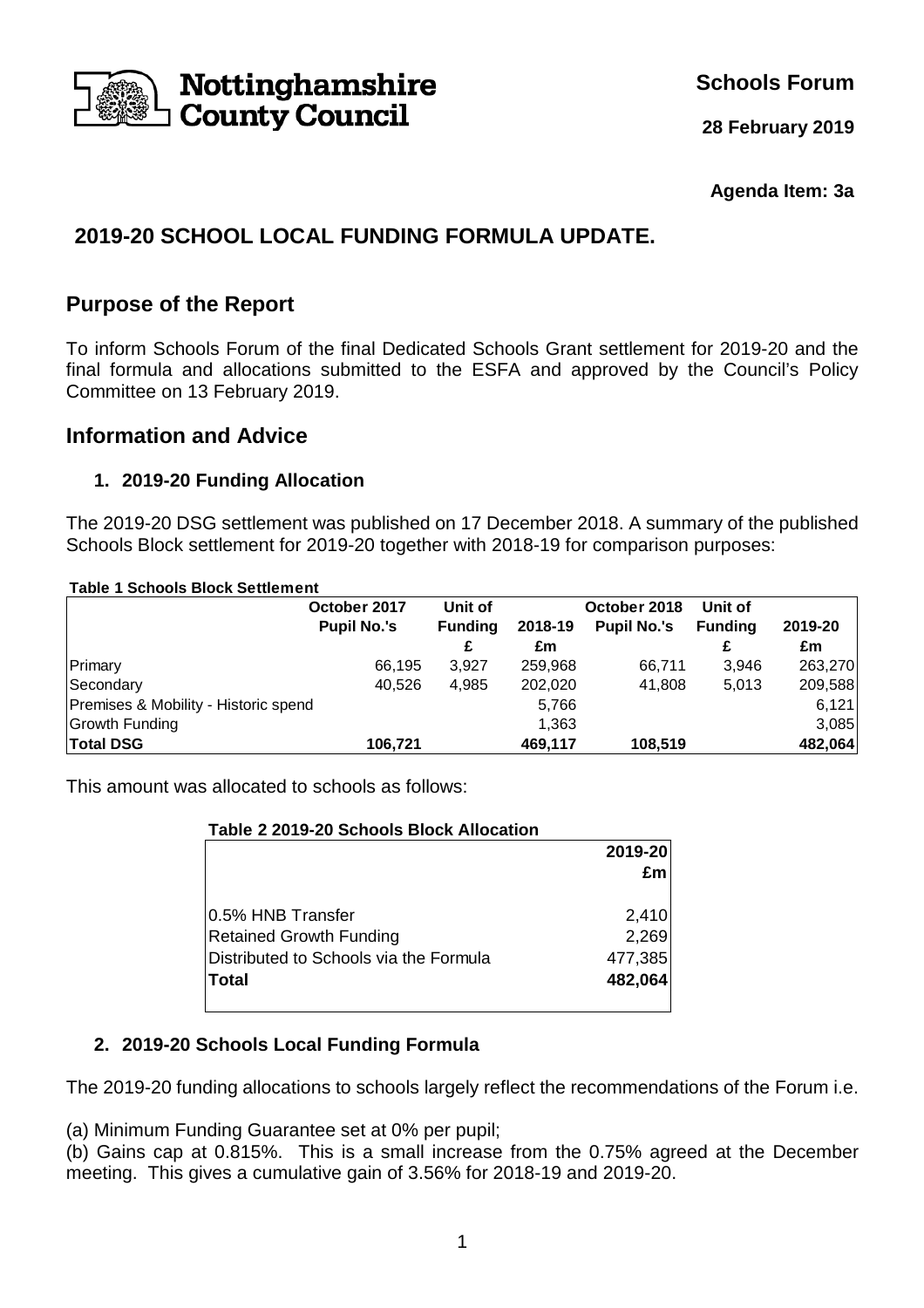(c) Reduction to the primary Low Prior Attainment (LPA) unit value to £1,024.77 to mirror the NFF;

(d) Minimum Per Pupil amounts increased by £100 to £3,400 (primary) and £4,700 (secondary); (e) Introduction of the Funding Floor to guarantee a 1% per pupil increase compared with 2017- 18 baselines.

There was also a reduction to the mobility unit value because the number of eligible pupils has increased and the allocation to schools has been limited to the actual funding received. Mobility is not part of the NFF and the funding is allocated based on historic spend, for Nottinghamshire this is £181k. Those schools affected have been protected by the MFG.

The final formula is detailed at **Appendix A**.

## **3. Growth Funding**

The Forum have been made aware that the ESFA were intending to introduce a formula to allocate funding for growth in 2019-20 but the actual funding allocation was not known. This would be based on the year-on-year increases in pupil numbers as measured at Middle Super Output Area (MSOA) level: net reductions at MSOA level would be ignored. Allocations received via this formula will be recalculated each year and therefore not guaranteed to continue at the same level and the ESFA have already indicated its intention to review the formula for 2020-21.

The allocation for Nottinghamshire is £3.1m which is an increase of £1.7m compared with 2018- 19. This allocation has been used to fund all pupil growth including the primary pupil growth fund, new free schools and pupil number variations for schools as a result of basic need. The table below lists the allocation of the funding:

| <b>Name</b>                  | <b>Adjustment</b>         | Pupil No.<br>Variation<br>7/12ths | £000  |  |
|------------------------------|---------------------------|-----------------------------------|-------|--|
| Suthers Free School          | <b>Growing School</b>     | 35.58                             | 170   |  |
| lThe Lanes                   | <b>Extended Age Range</b> | 5.83                              | 19    |  |
| Hucknall Flying High Academy | New Free School           | 70.00                             | 249   |  |
| The Rushcliffe School        | Basic Need                | 29.17                             | 137   |  |
| The West Bridgford School    | <b>Basic Need</b>         | 31.50                             | 148   |  |
| The Carlton Academy          | <b>Basic Need</b>         | 6.42                              | 30    |  |
| The Redhill Academy          | <b>Basic Need</b>         | 13.42                             | 63    |  |
|                              |                           |                                   | 816   |  |
| <b>Primary Growth Fund</b>   |                           |                                   | 1,000 |  |
| Unallocated Balance          |                           |                                   | 1,269 |  |
| <b>TOTAL</b>                 |                           | 191.92                            | 3,085 |  |

#### **Table 3 2019-20 Growth Funding Allocations**

The unallocated balance of £1.269m has been retained and effectively ring fenced for future growth in the Non-ISB reserve. This approach will protect against the uncertainty around the level of growth funding in future years.

The retention of growth funding is subject to Schools Forum approval and currently there is only approval to retain £1m for the primary growth fund. The unallocated balance of the growth funding has increased the amount retained to £2.269m and further approval is sought.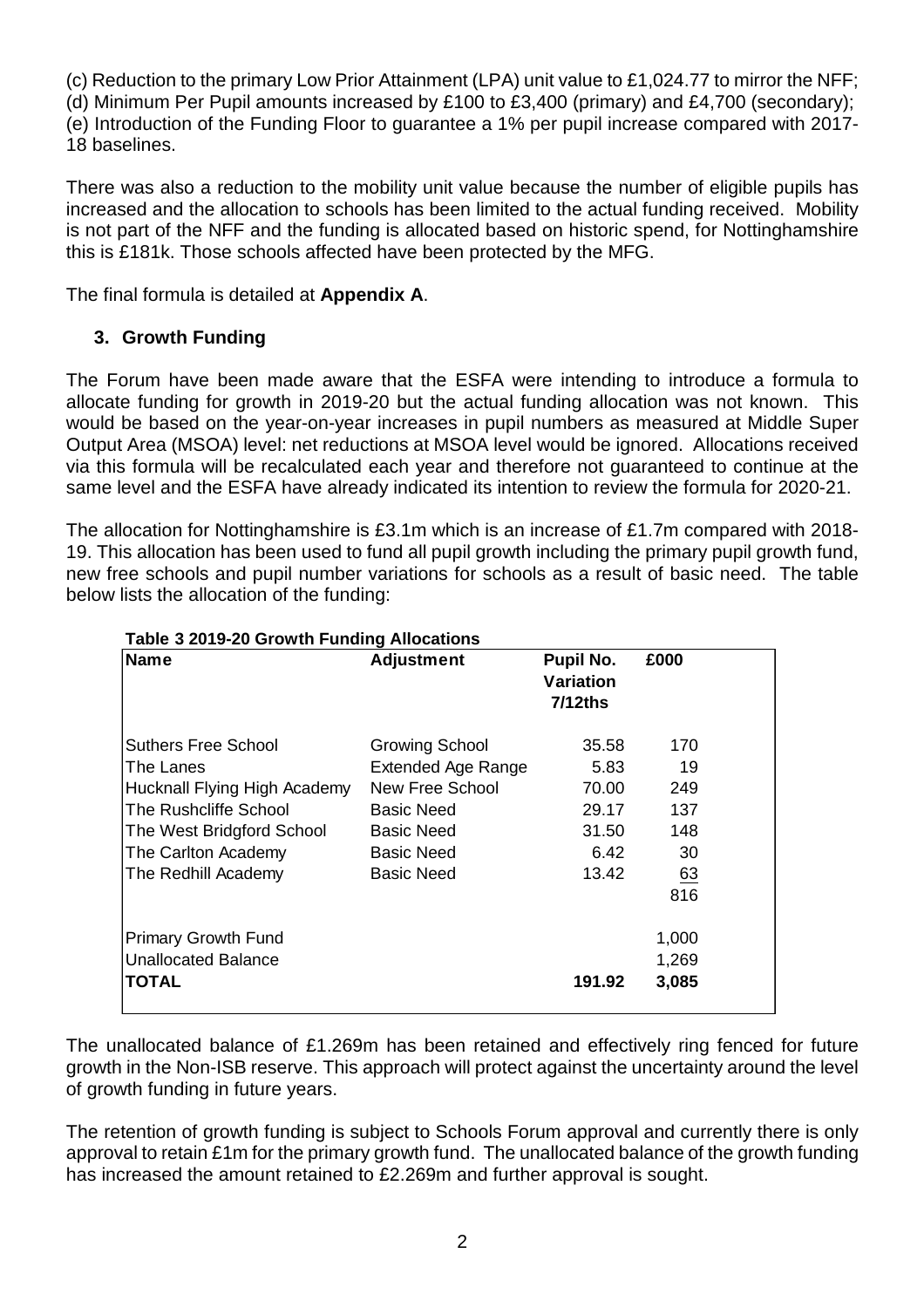#### **4. Schools Funding Formula Approvals**

The Nottinghamshire 2019-20 formula and school budgets were submitted to the ESFA on 12 February 2019 and have subsequently been approved.

The report on the 2019-20 Schools and Early Years Funding was presented to the Council's Policy Committee on 13<sup>th</sup> February 2019 and that was also approved.

## **RECOMMENDATION/S**

That the Schools Forum

- 1) Notes the content of the report.
- 2) Approves the increase to the amount of growth funding centrally retained.

#### **Sue Summerscales Senior Finance Business Partner – Children & Families**

#### **For any enquiries about this report please contact:**

Sue Summerscales

- T: 0115 977 3468
- E: sue.summerscales@nottscc.gov.uk